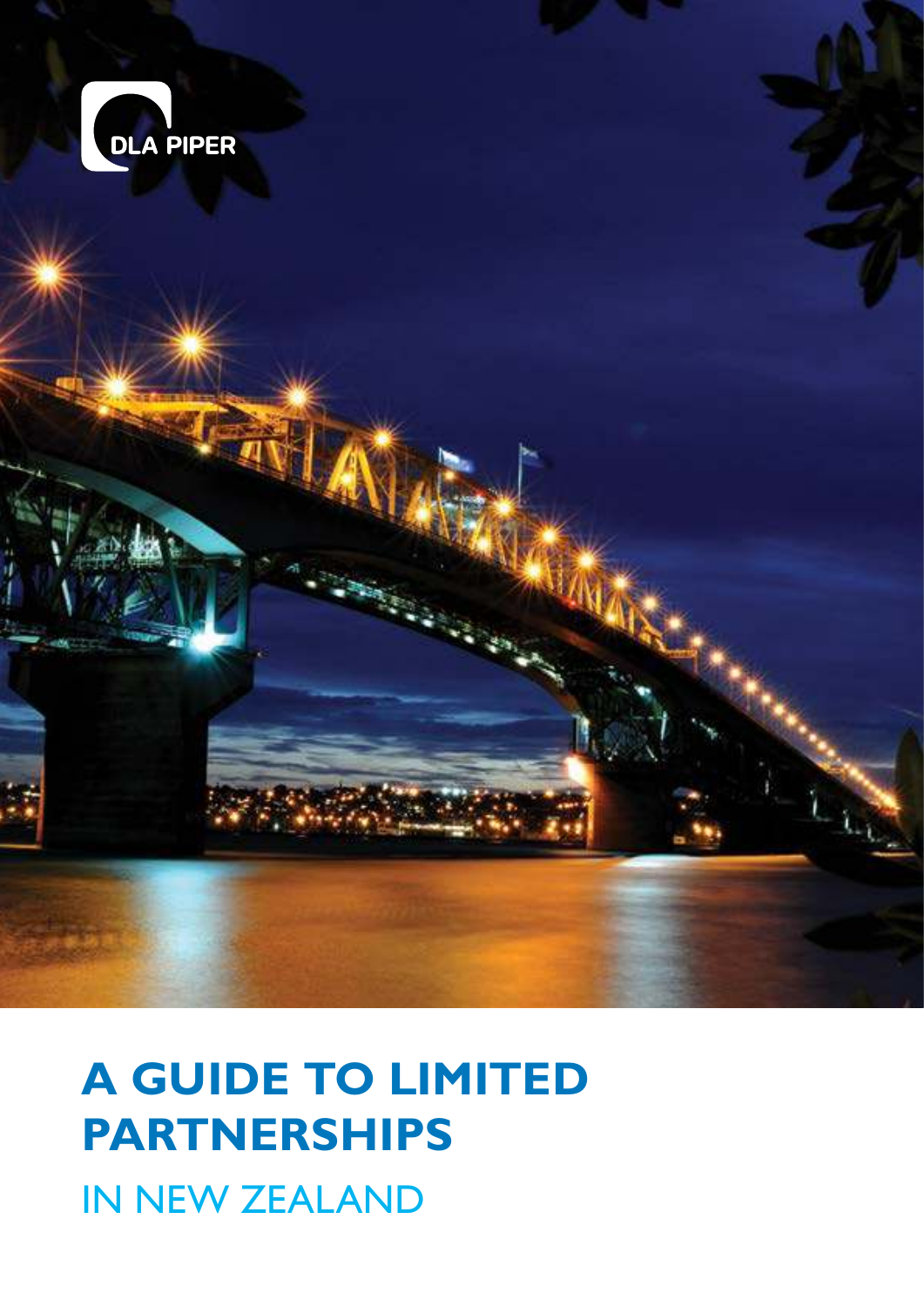*This guide is a summary of the law and procedures relating to limited partnerships in New Zealand. It is intended to provide general assistance to those considering establishing such a limited partnership and is not intended to be comprehensive in its scope.*

*This guide reflects New Zealand law and practice as at August 2018. If you require comprehensive advice then please contact one of our experts using the contact details at the end of this guide.*

# **INTRODUCTION**

The Limited Partnerships Act 2008 (**Act**) governs the establishment and operation of limited partnerships in New Zealand.

The primary objective of the limited partnerships regime is to facilitate sustainable growth in New Zealand's venture capital and private equity industries. Limited partnerships may be used for a number of different purposes and, while they remain a much loved vehicle for venture capital and private equity funds around the world, they have also been used in New Zealand as vehicles for forestry and real estate investments.

The attraction of limited partnerships for investors and investment managers lies in the tax treatment and flexibility of limited partnerships when compared to other corporate structures such as companies and trusts.

# **TAX TREATMENT**

One of the key features of a limited partnership is its tax treatment. A limited partnership is transparent for New Zealand tax purposes and the limited partnership itself is not taxed.

Instead, the limited partners themselves are treated as carrying on the taxable activity and are taxed according to their own tax attributes and in relation to their proportionate share of the limited partnership's income.

Subject to some limits, if a limited partnership incurs tax losses then those losses will also flow through to the limited partners and can be off-set against their income.

#### **REGULATION**

Limited partnerships which are managed investment schemes and which offer limited partner interests to retail investors will be subject to the regulatory and disclosure regimes contained in the Financial Markets Conduct Act 2013 (**FMCA**).

Please contact us for specialist advice on these regimes and their requirements.

# **FORMATION AND REGISTRATION**

A limited partnership is formed only on its registration under the Act and it continues to exist until it is deregistered. The formation process is relatively straightforward.

To be registered, a limited partnership must have:

- At least 1 general partner and at least 1 limited partner.
- A written partnership agreement as to the affairs of the limited partnership and the conduct of its business.
- A name that includes the words 'limited partnership' or the abbreviation 'LP' or 'L.P.' at the end.
- A registered office in New Zealand.

The registration application is made to the New Zealand Companies Office using a prescribed form and must be accompanied by a prescribed form of general partner consent and an application fee (currently, NZ\$270).

Details of the proposed limited partners must be given to the Registrar with the application but these details are not made publicly available. The limited partnership agreement is not provided to the Registrar and is also not available to the public.

# **THE LIMITED PARTNERSHIP AGREEMENT**

Every limited partnership must have a written agreement as to its affairs and the conduct of its business. On registration the limited partnership agreement has effect as a contract between the limited partnership and each partner and between the partners themselves. The limited partnership agreement must provide for at least the following:

- Any restrictions on the ability of a partner to assign their interest;
- Any restrictions on the business or other activities of the limited partnership;
- The entitlement of partners to distributions;
- The ability of the general partner to compete with the limited partnership;
- When partner meetings must be held;
- How partners can leave or be expelled from the limited partnership and how new partners are admitted;
- When and how the limited partnership terminates; and
- Whether the partnership has a conflict of interest policy and the nature of that policy.

The Act provides that various powers may only be exercised if permitted by the limited partnership agreement and that various other provisions of the Act are subject to the terms of the limited partnership agreement.

# **THE GENERAL PARTNER**

The general partner is responsible for the management of the limited partnership and may, but need not, make a capital contribution to the limited partnership.

The general partner is an agent of the limited partnership for the purposes of the limited partnership's business. The general partner has various fiduciary obligations to the limited partnership under the Act (such as a duties to account for profits and to render true accounts) but these can be varied or excluded under the limited partnership agreement.

Each general partner is jointly and severally liable with the limited partnership and any other general partners for the limited partnership's unpaid debts and liabilities that are incurred while that person is a general partner. Unless the limited partnership agreement provides otherwise, the general partner will only be liable to the extent that the limited partnership can't pay those debts and liabilities itself.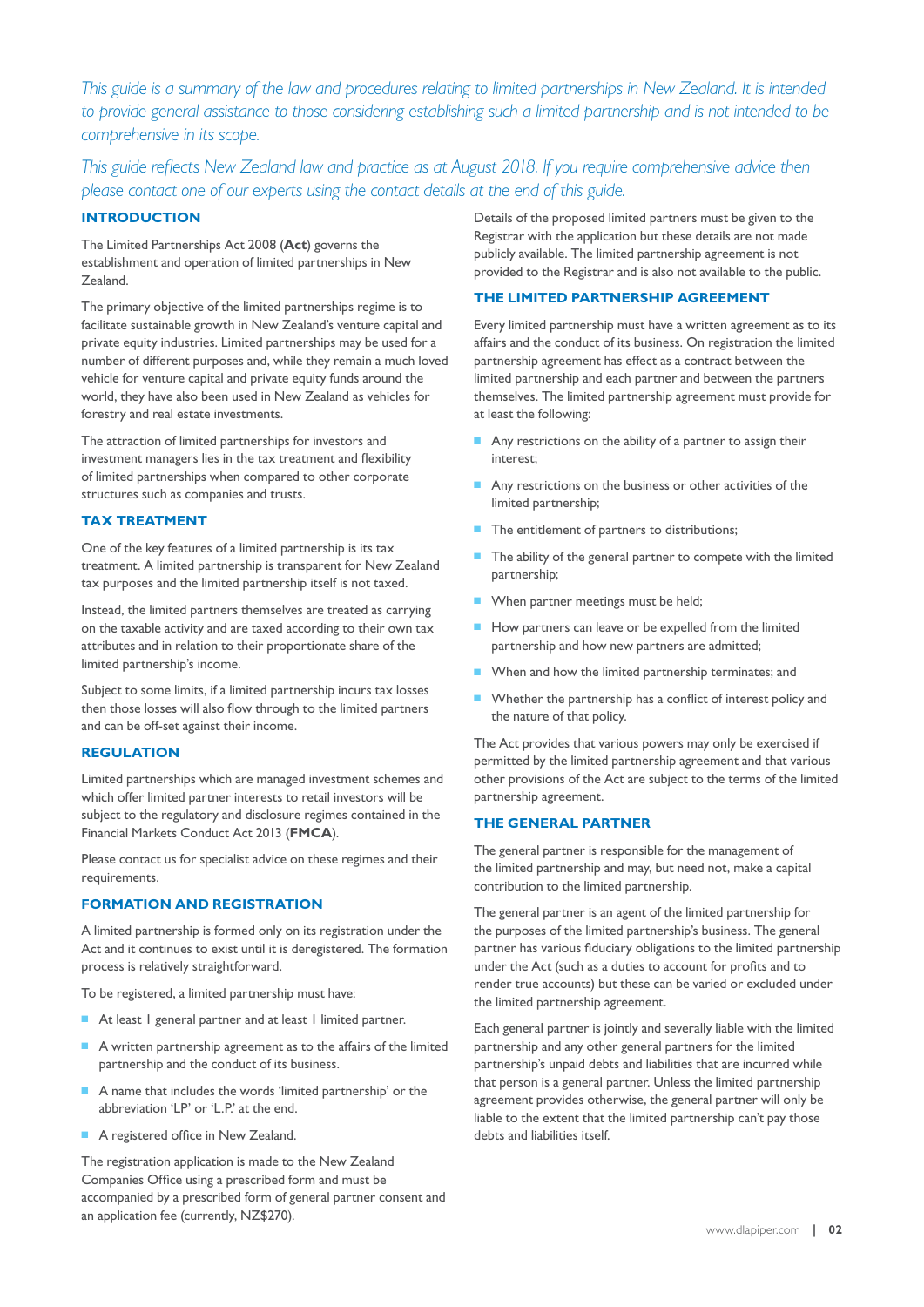For all limited partnerships, the general partner must be one of the following:

- A natural person who lives in New Zealand or who lives in Australia and is a director of an Australian company.
- A limited partnership that has one or more general partners who are natural persons who live in New Zealand or who live in Australia and are directors of an Australian company.
- A general partnership that has one or more partners who are natural persons who live in New Zealand or who live in Australia and are directors of an Australian company;
- A New Zealand registered company;
- An overseas company registered in New Zealand and that has one or more directors who live in New Zealand or who live in Australia and are directors of an Australian company.

You should note that, unlike some other jurisdictions, in order for a limited partnership to act as the general partner of another limited partnership, it must have at least one general partner that is a natural person.

# **THE LIMITED PARTNERS**

A limited partner's liability is usually limited to the amount that they have agreed to contribute to the capital of the limited partnership.

A limited partner must not take part in the management of the limited partnership. If a limited partner does so then the limited partner may be liable to the same extent as a general partner for debts and liabilities incurred while they were taking part in the management.

The Act sets out 17 safe harbour activities that do not constitute taking part in the management of the limited partnership. These include:

- Approving or vetoing investments as a member of an advisory committee or if the value of which would be more than 50% of the value of the assets before the investment.
- Approving (including as a member of an advisory committee) a change in the senior employees of the general partner or the manner of the general partner's operation.
- Taking part in a decision to vary or replace the partnership agreement.
- Acting as a director, employee, consultant, contractor or a shareholder of a general partner that is a body corporate.
- Taking part in a decision to determine an actual or potential conflict of interest.
- Consulting or advising (including as an advisory committee member) the general partner about the activities of the limited partnership or its accounts.
- Acting as a director, employee or contractor to any person in which the limited partnership has an interest.

# **ADMISSION OF NEW PARTNERS AND TRANSFERS OF INTERESTS**

The limited partnership agreement must set out any restrictions on a partner's ability to assign or dispose of their partnership interest. It also needs to provide for how a partner can leave or be expelled from the limited partnership and how a new partner may be admitted to the limited partnership.

Generally, the limited partnership will either permit or prohibit transfers or the admission of new limited partners. If they are permitted then the new limited partner will usually be required to agree to the terms of the limited partnership agreement under a deed of adherence.

#### **DISTRIBUTIONS**

All distributions by a limited partnership must be authorised in writing by the general partner. The limited partnership agreement will usually specify the rights of the partners to share in the profits of the limited partnership and to receive distributions.

A general partner can only authorise a distribution if satisfied on reasonable grounds that the limited partnership will be solvent immediately after the distribution is made. A limited partnership will be solvent for distribution purposes if it can pay its debts as they become due in the normal course of business and the value of its assets is greater than its liabilities, including contingent liabilities

If a limited partnership is insolvent when it makes a distribution then the partner receiving the distribution must repay it if the partner knew that the partnership was insolvent. The ability to claw-back insolvent distributions will cease after the longer of three years after the distribution is made or the period specified in the limited partnership agreement.

The general partner is liable to repay any distributions that cannot be recovered from the partner to whom the distribution is made.

# **RECORDS**

A limited partnership is required to keep various records at its registered office, including:

- the limited partnership agreement and amendments;
- minutes of all meetings and resolutions within the last seven years;
- the name and address of all current partners and of each person who has ceased to be a partner in the last seven years;
- the capital accounts of current and former partners for the last seven accounting periods;
- accounting records that explain the limited partnership's transactions and allow the financial position to be determined; and
- financial statements for the last seven accounting periods.

Subject to the partnership agreement, a partner has the right to inspect these records during ordinary business hours.

# **FINANCIAL STATEMENTS AND AUDIT**

The general partner of a 'large' limited partnership, or of a limited partnership that has opted into doing so, must ensure that financial statements (within the meaning of the Financial Reporting Act 2013) that comply with generally accepted accounting practice are completed within five months after the limited partnership's balance date and signed by the general partner.

A limited partnership is 'large' in respect of an accounting period if, at its balance date for each of the two preceding accounting periods, its total assets (including subsidiaries) exceed NZ\$60 million or, in each of the two preceding accounting periods, its total revenue (including subsidiaries) exceeds NZ\$30 million.